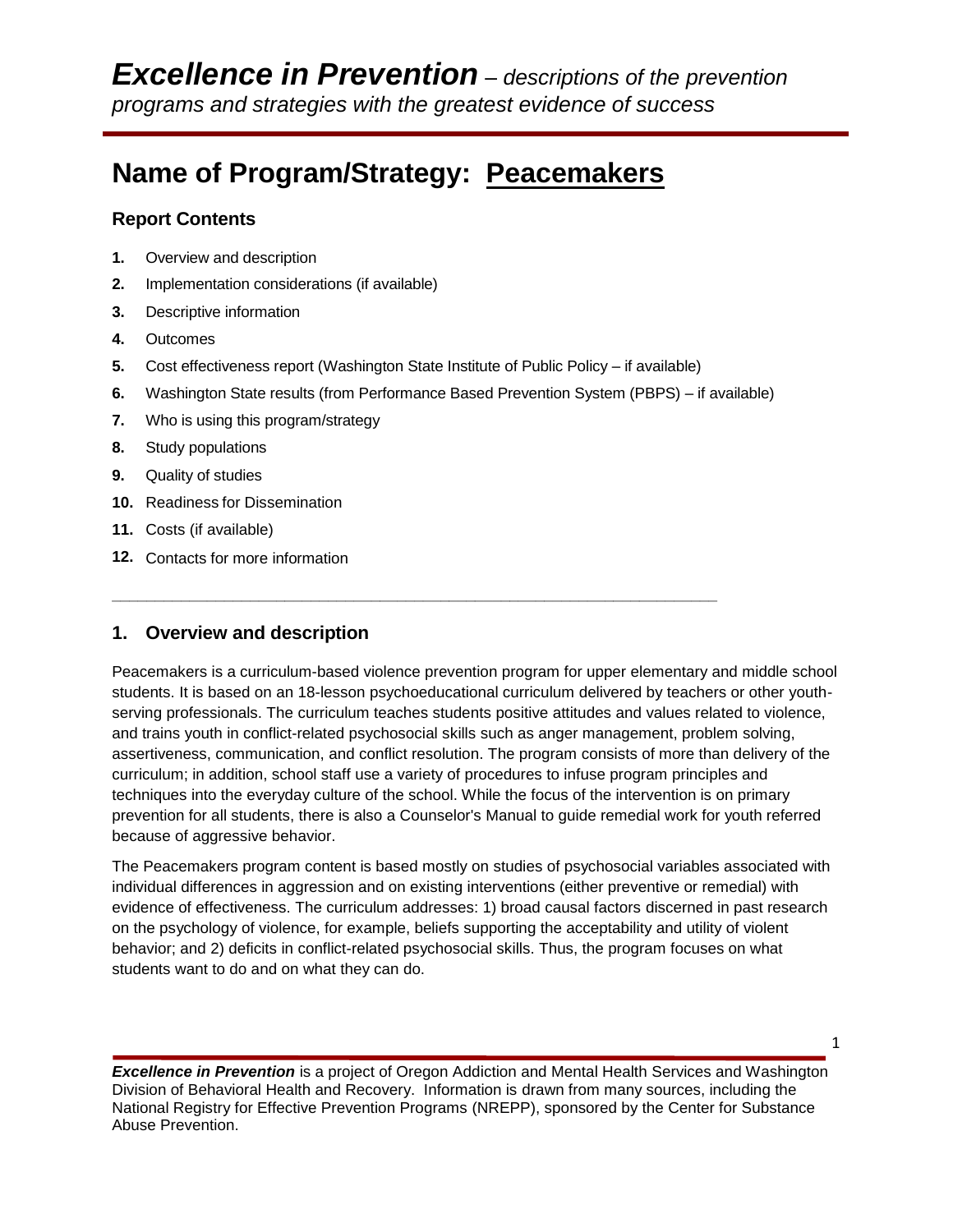The intervention begins with several sessions on violence-related attitudes, values, and self-concept issues. Then there are sessions on anger management, self-perception, conflict avoidance and resolution, problem solving, communication, assertive behavior, and work on resisting negative peer pressure and acting as an agent of positive peer pressure.

The program includes a variety of classroom activities, including didactic instruction, discussion, use of the Socratic method, role-plays, handouts with graphic design, and experiential exercises. The curriculum includes a series of stories, with accompanying writing exercises, written for the program by a children's author. This component of reading and writing facilitates the integration of the program into the academic mission of schools.

# **2. Implementation considerations (if available)**

The intervention is based on an 18-lesson curriculum delivered by teachers or other professionals. Each lesson takes about 45 minutes to conduct.

# **3. Descriptive Information**

| Areas of Interest           | <b>Violence Prevention</b>                                             |  |  |
|-----------------------------|------------------------------------------------------------------------|--|--|
| <b>Outcomes</b>             | 1: An increase in knowledge of psychosocial skills                     |  |  |
|                             | 2: A decrease in self-reported aggressive behavior                     |  |  |
|                             | 3: A decrease in disciplinary incidents involving aggressive behaviors |  |  |
| <b>Outcome Categories</b>   | Violence                                                               |  |  |
| <b>Ages</b>                 | 6-12 (Childhood)                                                       |  |  |
|                             | 13-17 (Adolescent)                                                     |  |  |
| <b>Genders</b>              | Male                                                                   |  |  |
|                             | Female                                                                 |  |  |
| <b>Races/Ethnicities</b>    | American Indian or Alaska Native                                       |  |  |
|                             | Asian                                                                  |  |  |
|                             | <b>Black or African American</b>                                       |  |  |
|                             | Hispanic or Latino                                                     |  |  |
|                             | White                                                                  |  |  |
|                             | Race/ethnicity unspecified                                             |  |  |
| <b>Settings</b>             | School                                                                 |  |  |
| <b>Geographic Locations</b> | Urban                                                                  |  |  |
|                             | Suburban                                                               |  |  |
|                             | Rural and/or frontier                                                  |  |  |
|                             | Tribal                                                                 |  |  |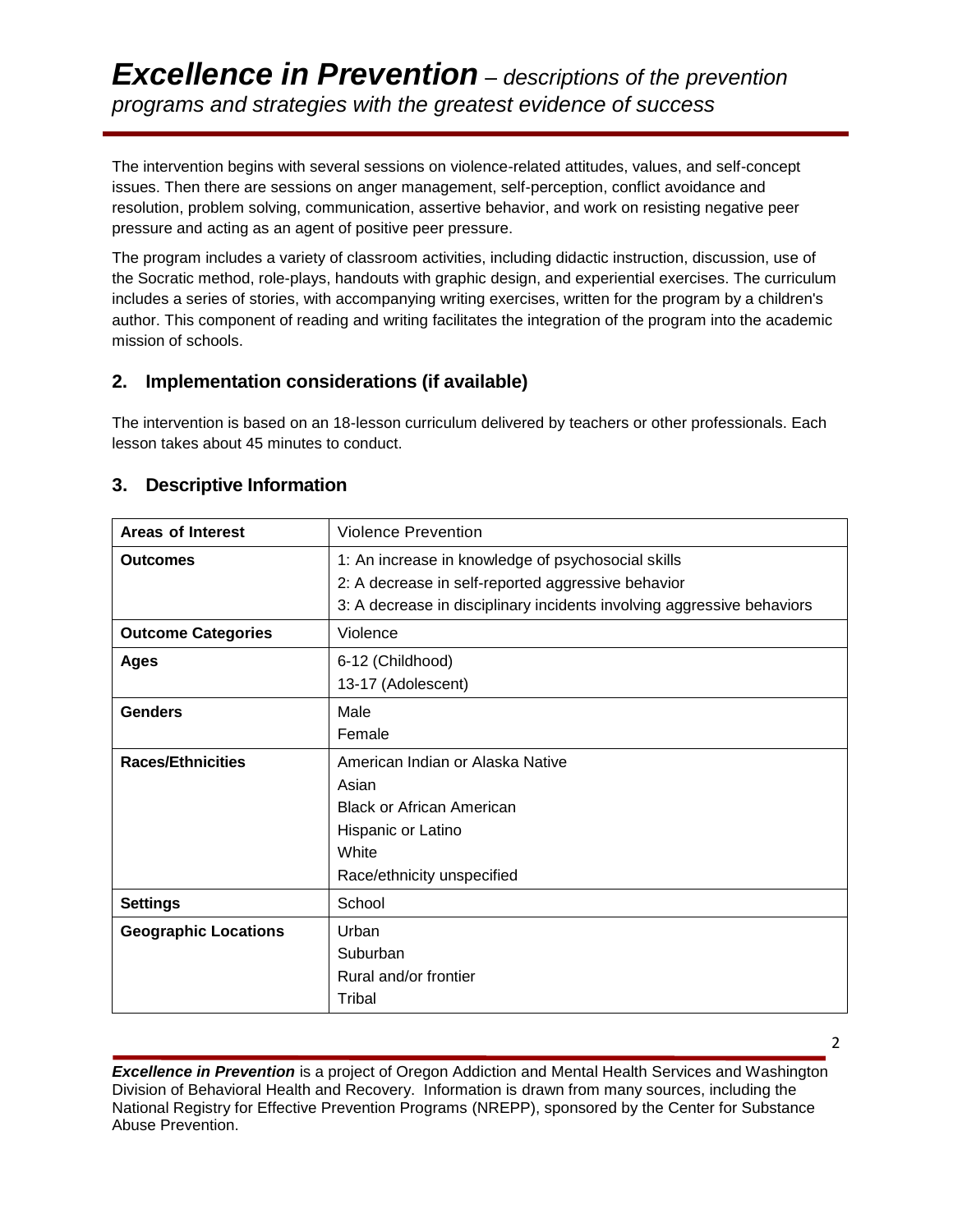# *Excellence in Prevention – descriptions of the prevention*

*programs and strategies with the greatest evidence of success*

| <b>Implementation History</b>    |           |
|----------------------------------|-----------|
| <b>NIH Funding/CER Studies</b>   |           |
| <b>Adaptations</b>               |           |
| <b>Adverse Effects</b>           |           |
| <b>IOM Prevention Categories</b> | Universal |

# **4. Outcomes**

# **Outcome 1: An increase in knowledge of psychosocial skills**

| <b>Description of Measures</b>    |                                                                                                                                                                               |
|-----------------------------------|-------------------------------------------------------------------------------------------------------------------------------------------------------------------------------|
| <b>Key Findings</b>               | Student self-reports indicated that, from pretest to posttest, the<br>intervention group showed an increase in knowledge of psychosocial<br>skills, compared to the controls. |
| <b>Studies Measuring Outcome</b>  |                                                                                                                                                                               |
| <b>Study Designs</b>              |                                                                                                                                                                               |
| <b>Quality of Research Rating</b> |                                                                                                                                                                               |

# **Outcome 2: A decrease in self-reported aggressive behavior**

| <b>Description of Measures</b>    |                                                                                                                                                                               |
|-----------------------------------|-------------------------------------------------------------------------------------------------------------------------------------------------------------------------------|
| <b>Key Findings</b>               | Student self-reports indicated that, from pretest to posttest, the<br>intervention group showed a decrease in self-reported aggressive<br>behavior, compared to the controls. |
| <b>Studies Measuring Outcome</b>  |                                                                                                                                                                               |
| <b>Study Designs</b>              |                                                                                                                                                                               |
| <b>Quality of Research Rating</b> |                                                                                                                                                                               |

# **Outcome 3: Improved behavior at home and at school by the end of intervention**

| <b>Description of Measures</b> |                                                                                                                                                                                                                                  |
|--------------------------------|----------------------------------------------------------------------------------------------------------------------------------------------------------------------------------------------------------------------------------|
| <b>Key Findings</b>            | Teacher reports indicated that, from pretest to posttest, the<br>intervention was associated with a 41% decrease in disciplinary<br>incidents involving aggressive behaviors, and 67% fewer<br>suspensions for violent behavior. |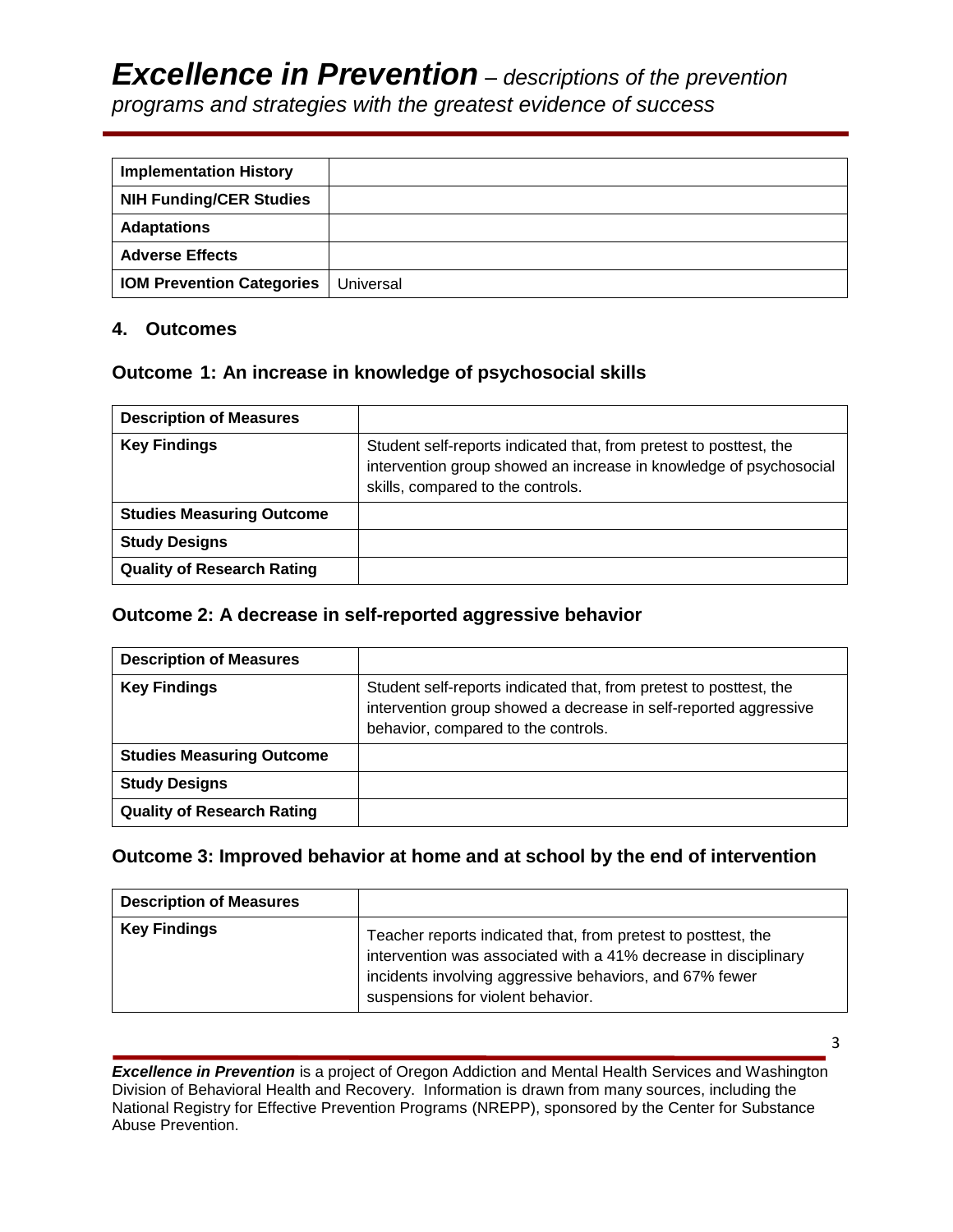| <b>Studies Measuring Outcome</b>  |  |
|-----------------------------------|--|
| Study Designs                     |  |
| <b>Quality of Research Rating</b> |  |

- **5. Cost effectiveness report** (Washington State Institute of Public Policy if available)
- **6. Washington State results** (from Performance Based Prevention System (PBPS) if available)

# **7. Where is this program/strategy being used (if available)?**

| <b>Washington Counties</b> | <b>Oregon Counties</b> |
|----------------------------|------------------------|
|                            |                        |

# **8. Study Populations**

# **Evaluation Methodology**

#### **Study 1**

Peacemakers was evaluated by Shapiro, Burgoon, Welker, and Clough (2002) using a quasi-experimental pretest–posttest research design. Three middle schools and the fourth and fifth grades of three elementary schools in a large, Midwestern, urban public school system took part in the study. One middle school and one elementary school served as the control group; this was 29 percent of the study sample. The two groups did not differ in age or gender, but did differ in ethnicity. Half of the total sample was female, 88 percent was African-American, 8 percent was white, 1 percent was Hispanic, and 3 percent was "other." The sample was 14 percent fourth graders, 14 percent fifth graders, 23 percent sixth graders, 27 percent seventh graders, and 22 percent eighth graders. The program took place over the 1st semester of the school year. Posttest data was collected during the beginning of the 2nd semester. Three violence-related constructs were assessed through student self-report measures: knowledge of psychosocial skills, attitudes toward guns and violence, and aggressive behavior. Teachers completed behavioral observational scales as a second measure of students' aggressive behavior. Of the 1,822 students who filled out pretests, data was analyzed on the 672 students who also filled out valid posttests.

#### **Evaluation Outcome**

#### **Study 1**

The evaluation found that the program results in positive changes in six of the seven aggression-related variables examined when comparing the treatment and control groups: psychosocial skills, self-reported aggressive behavior, teacher-reported aggressive behavior, and the numbers of aggression-related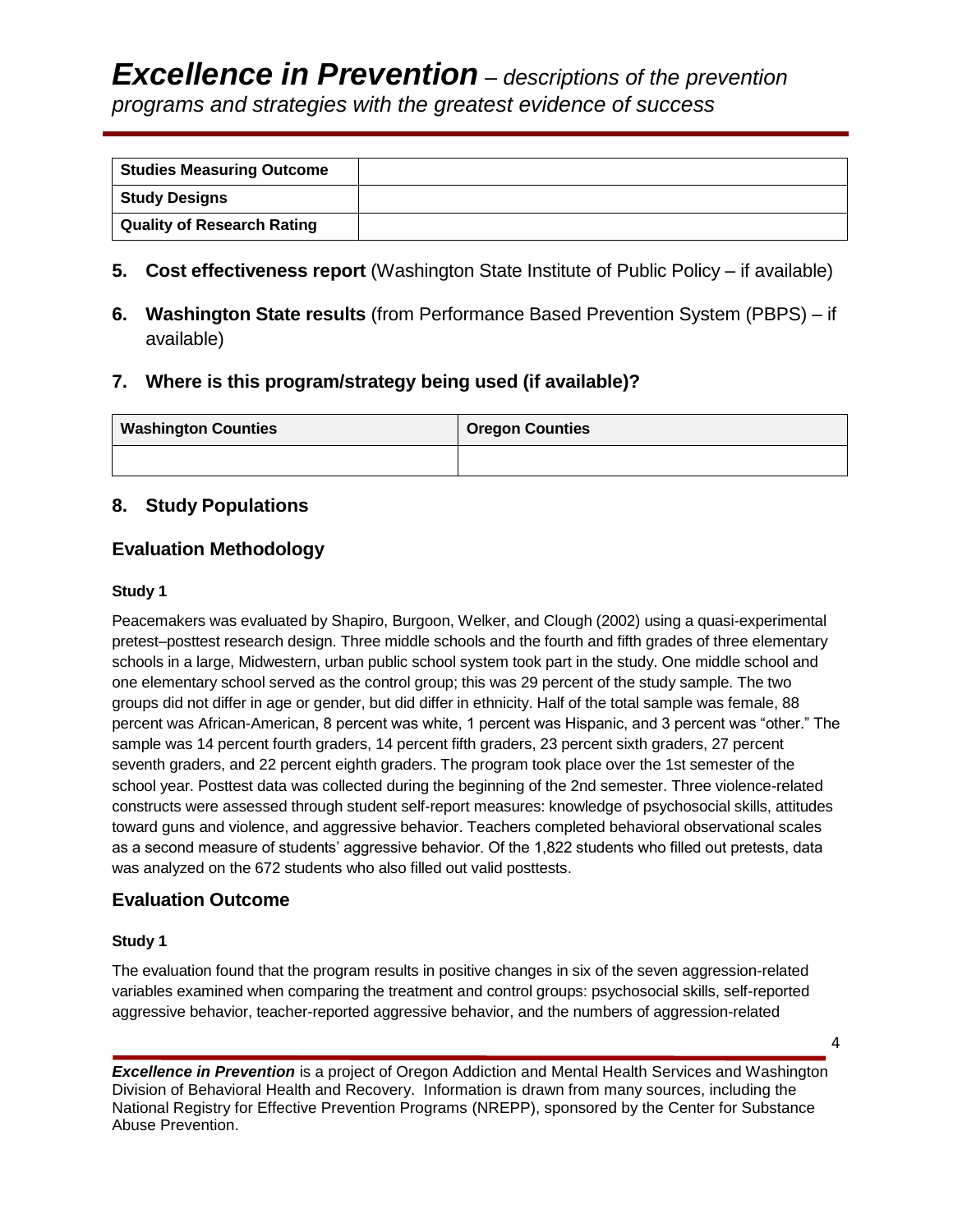disciplinary incidents, times conflict mediation services were used, and suspensions for violent behavior. The aggressive behavior checklist showed that the intervention had a stronger effect on boys than girls and middle school students compared with elementary students. The intervention's suspension-reducing effect was greater for middle school students than elementary school students. It was also found that the program had a stronger influence on the level of boys' versus girls' participation in mediation services.

# **Supplementary Materials**

Shapiro, Jeremy P., Joella D. Burgoon, Carolyn J. Welker, and Joseph B. Clough. 2002. "Evaluation of the Peacemakers Program: School-Based Violence Prevention for Students in Grades 4 Through 8." Psychology in the Schools 39(1):87–100.

# **9. Quality of Research**

# **Program Quality**

The reviewers rated this program high in quality for its clearly stated goals and their alignment to the program rationale. The rationale itself was found to be extremely well defined, with cutting-edge theories of the interrelationship between prevention and remediation in the context of violence prevention. Reviewers also found the content to be superior and logically designed in its presentation.

# **Evidence of Efficacy**

The evaluation of the Peacemakers Program used a pre-post, comparison group design, with 71 percent of the sample receiving the program and 29 percent in the control group. Measurement instruments included a project-developed multiple-choice test based on program content, the Attitudes toward Guns and Violence Questionnaire, and the Aggressive and Violent Behavior Questionnaire. Three violencerelated constructs were assessed (knowledge of psychosocial skills, attitudes toward guns and violence, and aggressive behavior) through student self-report measures and behavioral observation scales completed by teachers. The evaluation demonstrated statistically significant results in favor of the treatment students in the areas of increase in student knowledge of conflict-related psychosocial skills; decrease in self-reported and teacher-reported student aggressive behaviors; and decrease in teacherreported student aggression-related disciplinary incidents, use of school conflict-mediation services, and suspensions for violent behavior.

Reviewers found the evaluation study of the program to be of high quality with some strong elements. They cited the study's short term outcomes as convincing evidence of the program's potential for changing aggressive behavior. Reviewers referred to the good face validity of the instruments and the fact that the instruments measured the dimensions purported. Interpretation of the results was within the limits of the data and unit of analysis. Although the attrition rate was high, reviewers found that the attrition did not seem to have a major effect on the sample composition in regard to aggressive behavior levels. In addition, data analyses took into account initial group differences and other constraints of working with human subjects that were reflected in the data set.